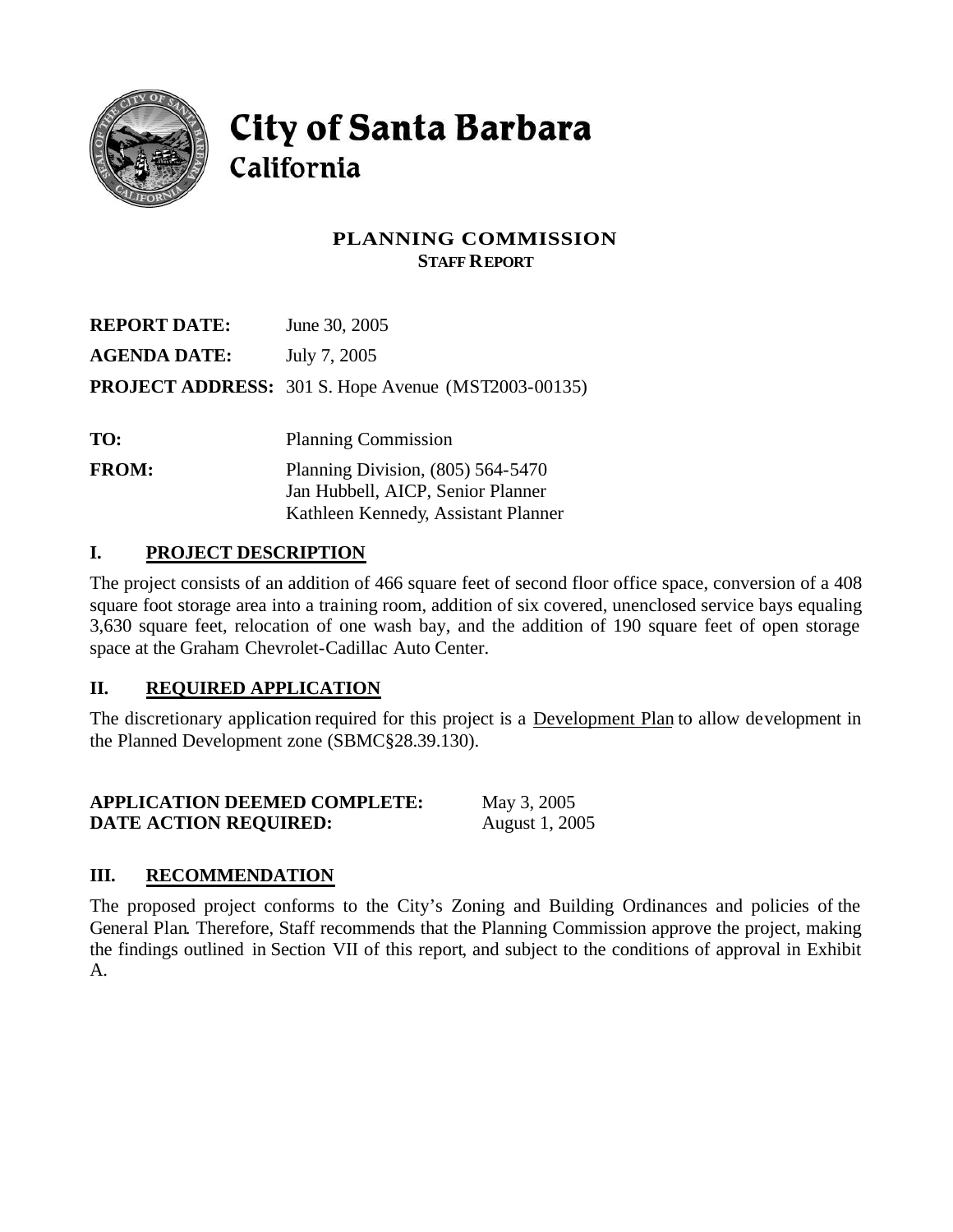Planning Commission Staff Report 301 S. Hope Avenue (MST2003-00135) June 30, 2005 Page 2



**Vicinity Map for 301 S. Hope Avenue**

# **IV. SITE INFORMATION AND PROJECT STATISTICS**

#### **SITE INFORMATION**

| <b>Applicant: Peter Ehlen</b>                                                 | Property Owners: Richard A. and Nancy J. Graham                                                                                                  |
|-------------------------------------------------------------------------------|--------------------------------------------------------------------------------------------------------------------------------------------------|
| Parcel Number: 051-240-019                                                    | Lot Area: $3.4$ acres $(148, 104)$ square feet)                                                                                                  |
| General Plan: Residential, 5 units per acre;<br>Planned Center; Buffer/Stream | Zoning: E-3/PD/SD-2/SP-4: One-Family Residence/<br>Planned Development/ Upper State Street Area<br>Special District/ Rancho Arroyo Specific Plan |
| Existing Use: Auto Center                                                     | Topography: Nearly Flat                                                                                                                          |
| <b>Adjacent Land Uses:</b><br>North - Vacant<br>South – Auto Dealership       | East - Restaurant, Theater, Offices<br>West - Arroyo Burro Creek, La Cumbre Plaza                                                                |

### **PROJECT STATISTICS**

|                          | <b>Existing</b>      | <b>Proposed</b>                      |  |
|--------------------------|----------------------|--------------------------------------|--|
| Floor area-First Floor   | $10,072$ square feet | $10,072$ square feet                 |  |
| Floor area-Second Floor  | 4,848 square feet    | 5,314 square feet (466 additional)   |  |
| <b>Open Service Bays</b> | 5,016 square feet    | 8,648 square feet (3,630 additional) |  |
| Customer Area            | 5,271 square feet    | 5,271 square feet                    |  |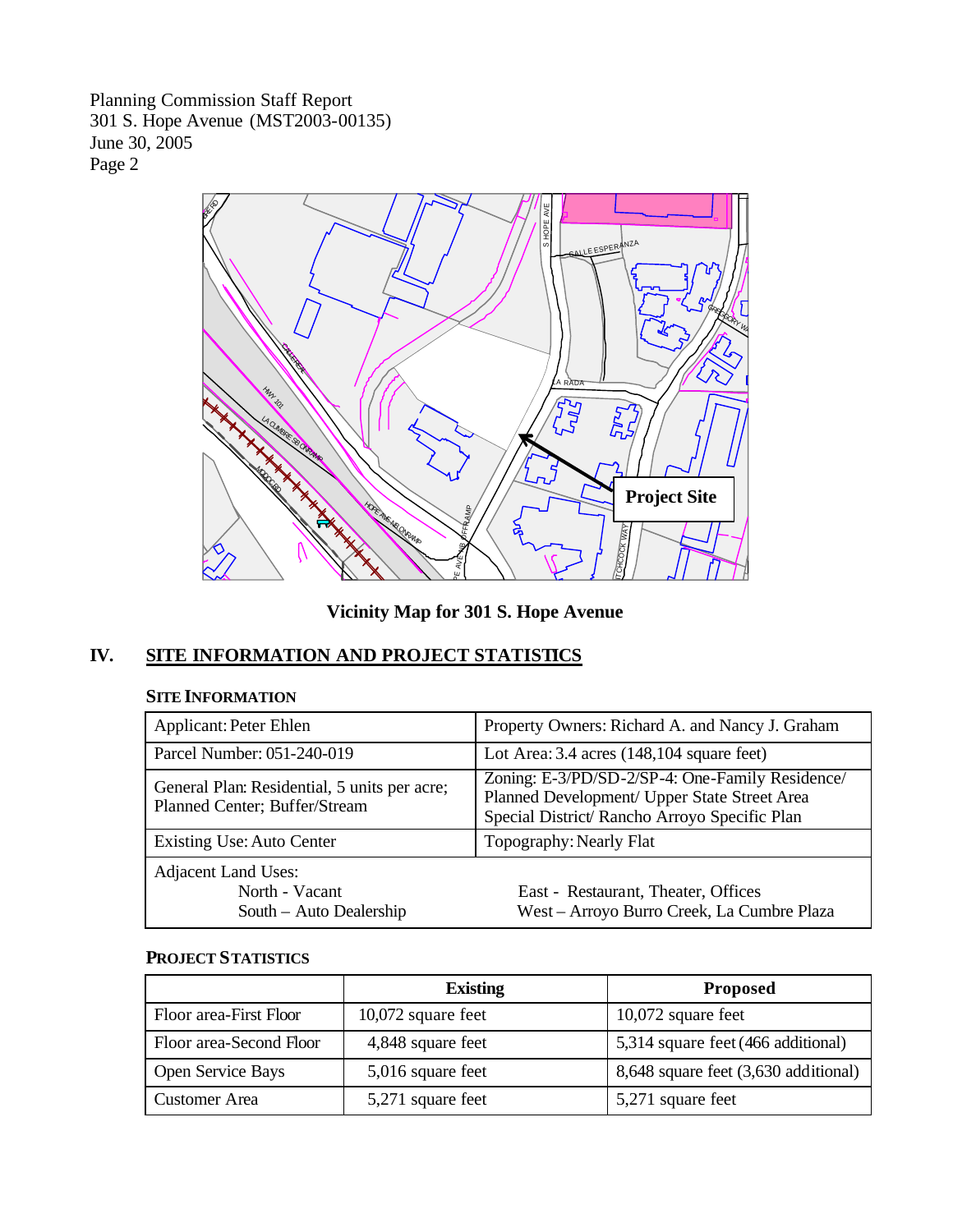Planning Commission Staff Report 301 S. Hope Avenue (MST2003-00135) June 30, 2005 Page 3

| <b>Standard</b>        | <b>Requirement/Allowance</b> | <b>Existing</b> | <b>Proposed</b> |
|------------------------|------------------------------|-----------------|-----------------|
| Setbacks               |                              |                 |                 |
| -Front                 | $10^{\circ}$                 | 10'             | 10'             |
| -Interior              | N/A                          | N/A             | N/A             |
| -Rear                  | N/A                          | N/A             | N/A             |
| <b>Building Height</b> | 45' (three stories)          | 24'             | 24'             |
| Parking                | $62$ (1 per 250 sq. ft.)     | 60              | 62              |

## **V. ZONING ORDINANCE CONSISTENCY**

The proposed project would meet the requirements of the Planned Development and Upper State Street Area Special District Zones. Most of the uses allowed in the PD Zone are special uses and of such a nature that it is impractical to establish minimum requirements in advance of development. In lieu of any minimum performance and development standards, the Planning Commission shall make the findings outlined in Section VII of this report.

Development plan approval by the Planning Commission pursuant to SBMC§28.87.300 (Measure E) is not required because the proposed project involves an addition of one thousand (1,000) square feet or less and does not require the preparation of an Environmental Impact Report.

## **VI. ISSUES**

### **A. DESIGN REVIEW**

The proposed project was reviewed by the Architectural Board of Review (ABR) on three separate occasions (meeting minutes are attached as Exhibit D). On June 1, 2004, the ABR reviewed the project which, at the time, included a four story parking structure. The proposed parking structure was subsequently eliminated from the project description and on February 14, 2005, the ABR stated that the present project was acceptable and that the applicant is to return with a lighting plan after Planning Commission approval.

### **B. COMPLIANCE WITH THE GENERAL PLAN**

The General Plan designation of the project site is Residential, five units per acre/ Planned Center/ and Buffer-Stream in the area of Arroyo Burro Creek. Staff's position is that the proposed improvements to the auto center are consistent with the Planned Center designation. Given that no new development is proposed in the area near Arroyo Burro Creek and the project would be required to provide a water treatment/maintenance plan prior to the issuance of any permits, the proposal is also consistent with the Buffer-Stream designation.

## **C. COMPLIANCE WITH THE RANCHO ARROYO SPECIFIC PLAN**

The Rancho Arroyo Specific Plan was adopted in 1984 to guide the development of approximately 25 acres in the vicinity of Hope Avenue and Hitchcock Way. The project site is located in Area A of the Rancho Arroyo Specific Plan. The Graham automobile dealership,